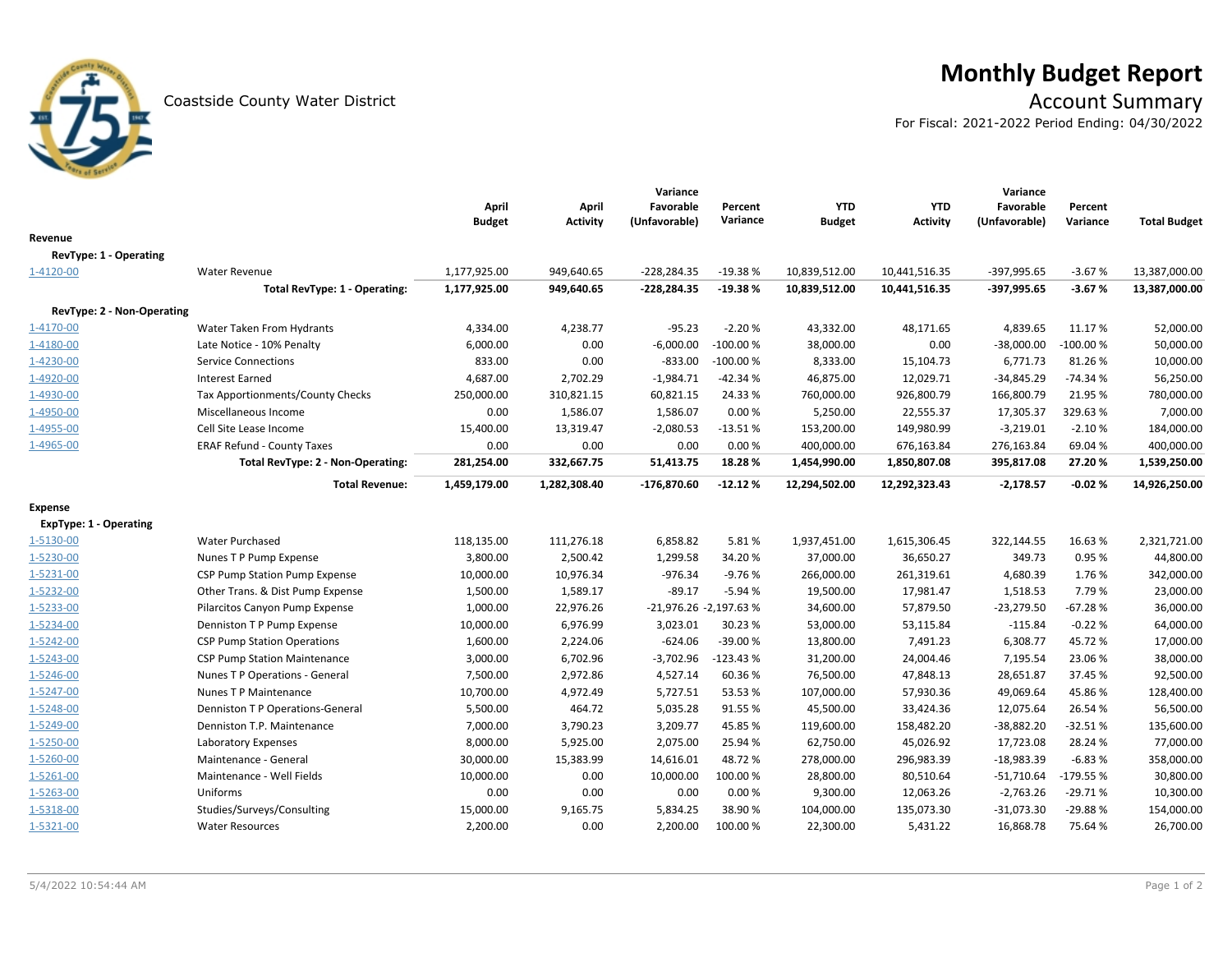## **Monthly Budget Report For Fiscal: 2021-2022 Period Ending: 04/30/2022**

|                                     |                                     |               |                 | Variance      |           |               |                 | Variance      |           |                     |
|-------------------------------------|-------------------------------------|---------------|-----------------|---------------|-----------|---------------|-----------------|---------------|-----------|---------------------|
|                                     |                                     | April         | April           | Favorable     | Percent   | <b>YTD</b>    | <b>YTD</b>      | Favorable     | Percent   |                     |
|                                     |                                     | <b>Budget</b> | <b>Activity</b> | (Unfavorable) | Variance  | <b>Budget</b> | <b>Activity</b> | (Unfavorable) | Variance  | <b>Total Budget</b> |
| 1-5322-00                           | <b>Community Outreach</b>           | 8,000.00      | 3,242.50        | 4,757.50      | 59.47%    | 44,000.00     | 31,547.98       | 12,452.02     | 28.30%    | 60,000.00           |
| 1-5325-00                           | Water Shortage Program              | 0.00          | 4,991.36        | $-4,991.36$   | 0.00%     | 0.00          | 37,749.58       | $-37,749.58$  | 0.00%     | 0.00                |
| 1-5381-00                           | Legal                               | 8,334.00      | 9,484.50        | $-1,150.50$   | $-13.80%$ | 83,332.00     | 101,052.50      | $-17,720.50$  | $-21.26%$ | 100,000.00          |
| 1-5382-00                           | Engineering                         | 5,650.00      | 3,710.80        | 1,939.20      | 34.32%    | 56,500.00     | 65,509.17       | $-9,009.17$   | $-15.95%$ | 67,800.00           |
| 1-5383-00                           | <b>Financial Services</b>           | 2,000.00      | 0.00            | 2,000.00      | 100.00%   | 18,000.00     | 12,731.00       | 5,269.00      | 29.27%    | 22,600.00           |
| 1-5384-00                           | <b>Computer Services</b>            | 18,500.00     | 34,686.93       | $-16,186.93$  | $-87.50%$ | 180,300.00    | 190,021.78      | $-9,721.78$   | $-5.39%$  | 217,300.00          |
| 1-5410-00                           | Salaries/Wages-Administration       | 98,450.00     | 77,643.13       | 20,806.87     | 21.13%    | 984,500.00    | 811,349.56      | 173,150.44    | 17.59%    | 1,181,400.00        |
| 1-5411-00                           | Salaries & Wages - Field            | 140,000.00    | 105,619.59      | 34,380.41     | 24.56%    | 1,386,000.00  | 1,282,041.19    | 103,958.81    | 7.50%     | 1,666,000.00        |
| 1-5420-00                           | Payroll Tax Expense                 | 18,400.00     | 14,640.73       | 3,759.27      | 20.43%    | 169,900.00    | 150,935.96      | 18,964.04     | 11.16%    | 206,700.00          |
| 1-5435-00                           | <b>Employee Medical Insurance</b>   | 46,350.00     | 39,070.84       | 7,279.16      | 15.70%    | 449,400.00    | 401,227.80      | 48,172.20     | 10.72%    | 542,100.00          |
| 1-5436-00                           | Retiree Medical Insurance           | 5,700.00      | 4,125.26        | 1,574.74      | 27.63%    | 52,500.00     | 43,361.41       | 9,138.59      | 17.41%    | 63,900.00           |
| 1-5440-00                           | <b>Employees Retirement Plan</b>    | 43,500.00     | 34,965.55       | 8,534.45      | 19.62%    | 431,600.00    | 455,431.97      | $-23,831.97$  | $-5.52%$  | 518,600.00          |
| 1-5445-00                           | Supplemental Retirement 401a        | 0.00          | 0.00            | 0.00          | 0.00%     | 0.00          | 0.00            | 0.00          | 0.00%     | 35,000.00           |
| 1-5510-00                           | Motor Vehicle Expense               | 6,425.00      | 9,519.80        | $-3,094.80$   | $-48.17%$ | 64,250.00     | 59,808.06       | 4,441.94      | 6.91%     | 77,100.00           |
| 1-5620-00                           | Office & Billing Expenses           | 27,100.00     | 42,876.66       | $-15,776.66$  | $-58.22%$ | 272,300.00    | 313,666.50      | $-41,366.50$  | $-15.19%$ | 328,500.00          |
| 1-5625-00                           | Meetings / Training / Seminars      | 2,750.00      | 5,055.88        | $-2,305.88$   | $-83.85%$ | 27,500.00     | 13,948.01       | 13,551.99     | 49.28%    | 33,000.00           |
| 1-5630-00                           | Insurance                           | 13,700.00     | 9,733.34        | 3,966.66      | 28.95 %   | 135,800.00    | 116,148.83      | 19,651.17     | 14.47%    | 163,300.00          |
| 1-5687-00                           | Membership, Dues, Subscript.        | 7,350.00      | 9,104.75        | $-1,754.75$   | $-23.87%$ | 72,700.00     | 76,424.49       | $-3,724.49$   | $-5.12%$  | 87,400.00           |
| 1-5688-00                           | <b>Election Expenses</b>            | 0.00          | 0.00            | 0.00          | 0.00%     | 0.00          | 30,000.00       | $-30,000.00$  | 0.00%     | 0.00                |
| 1-5689-00                           | <b>Labor Relations</b>              | 500.00        | 0.00            | 500.00        | 100.00%   | 5,000.00      | 0.00            | 5,000.00      | 100.00%   | 6,000.00            |
| 1-5700-00                           | San Mateo County Fees               | 2,100.00      | 0.00            | 2,100.00      | 100.00%   | 23,600.00     | 14,509.60       | 9,090.40      | 38.52%    | 25,700.00           |
| 1-5705-00                           | <b>State Fees</b>                   | 0.00          | 484.00          | $-484.00$     | 0.00%     | 34,000.00     | 37,686.41       | $-3,686.41$   | $-10.84%$ | 37,500.00           |
|                                     | Total ExpType: 1 - Operating:       | 699,744.00    | 616,853.04      | 82,890.96     | 11.85 %   | 7,737,483.00  | 7,191,674.41    | 545,808.59    | 7.05%     | 9,396,221.00        |
| <b>ExpType: 4 - Capital Related</b> |                                     |               |                 |               |           |               |                 |               |           |                     |
| 1-5715-00                           | Debt Service/CIEDB 11-099           | 0.00          | 0.00            | 0.00          | 0.00%     | 335,825.00    | 335,668.71      | 156.29        | 0.05%     | 335,825.00          |
| 1-5716-00                           | Debt Service/CIEDB 2016             | 0.00          | 0.00            | 0.00          | 0.00%     | 322,895.00    | 322,894.97      | 0.03          | 0.00%     | 322,895.00          |
| 1-5717-00                           | Chase Bank - 2018 Loan              | 0.00          | 0.00            | 0.00          | 0.00%     | 435,168.00    | 434,894.80      | 273.20        | 0.06%     | 435,168.00          |
|                                     | Total ExpType: 4 - Capital Related: | 0.00          | 0.00            | 0.00          | 0.00%     | 1,093,888.00  | 1,093,458.48    | 429.52        | 0.04%     | 1,093,888.00        |
|                                     | <b>Total Expense:</b>               | 699,744.00    | 616,853.04      | 82,890.96     | 11.85 %   | 8,831,371.00  | 8,285,132.89    | 546,238.11    | 6.19%     | 10,490,109.00       |
|                                     | <b>Report Total:</b>                | 759.435.00    | 665.455.36      | -93.979.64    |           | 3.463.131.00  | 4,007,190.54    | 544.059.54    |           | 4,436,141.00        |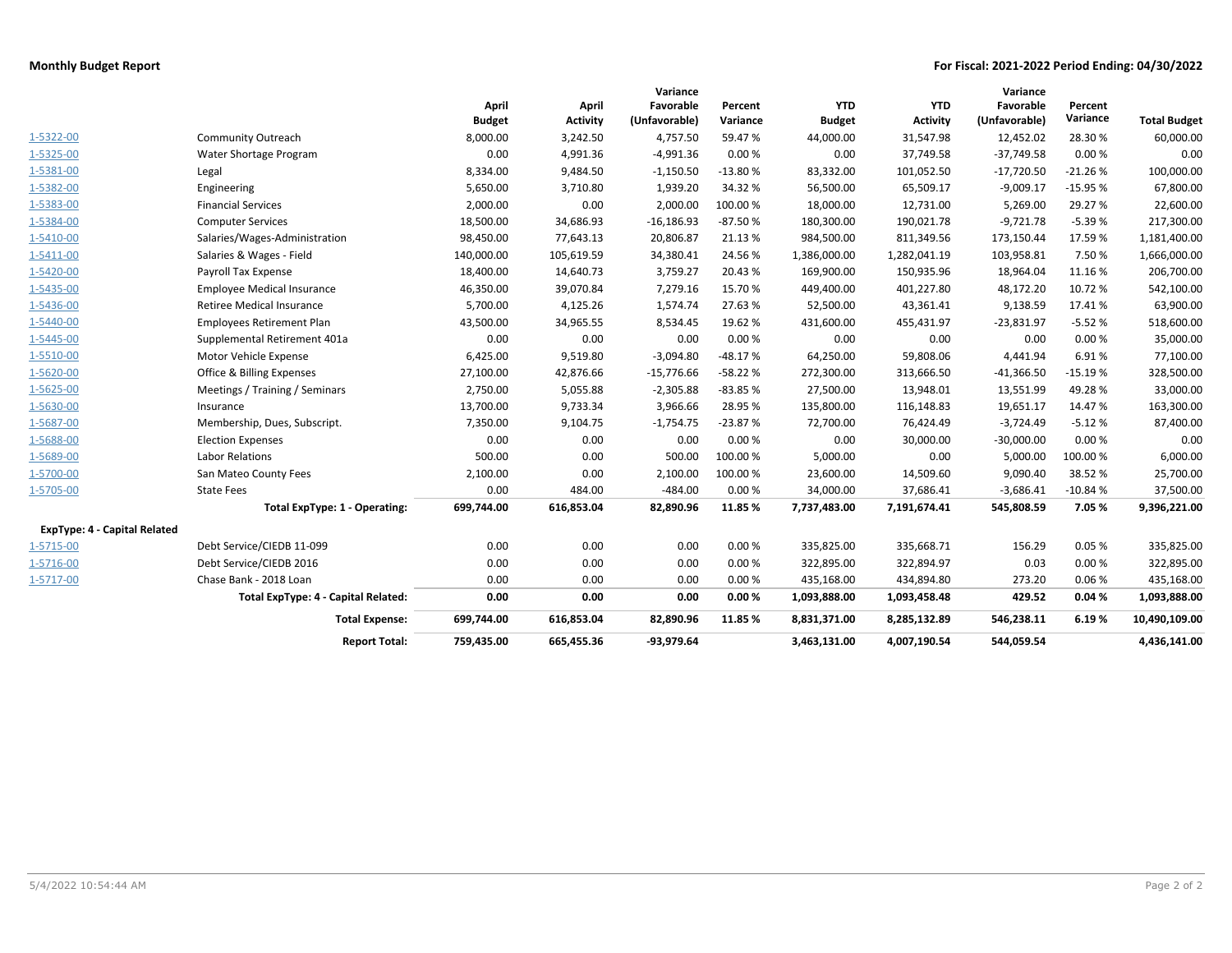# **April 30, 2022 COASTSIDE COUNTY WATER DISTRICT MONTHLY INVESTMENT REPORT**

| <b>RESERVE BALANCES</b>        | <b>Current Year</b><br>as of 04/30/2022 | <b>Prior Year</b><br>as of 04/30/2021 |
|--------------------------------|-----------------------------------------|---------------------------------------|
| CAPITAL AND OPERATING RESERVE  | \$17,296,693.15                         | \$10,229,899.14                       |
| RATE STABILIZATION RESERVE     | \$250,000.00                            | \$250,000.00                          |
| <b>TOTAL DISTRICT RESERVES</b> | \$17,546,693.15                         | \$10,479,899.14                       |

# **ACCOUNT DETAIL**

| <b>TOTAL ACCOUNT BALANCES</b>               | \$17,546,693.15 | \$10,479,899.14 |
|---------------------------------------------|-----------------|-----------------|
| DISTRICT CASH ON HAND                       | \$800.00        | \$800.00        |
|                                             |                 |                 |
| LOCAL AGENCY INVESTMENT FUND (LAIF) BALANCE | \$10,280,808.79 | \$5,260,358.86  |
| MONEY MARKET GEN. FUND (Opened 7/20/17)     | \$2,019,575.46  | \$19,448.84     |
| CSP T & S ACCOUNT                           | \$48,114.52     | \$32,080.21     |
| CHECKING ACCOUNT                            | \$5,197,394.38  | \$5,167,211.23  |
| ACCOUNTS WITH TRI COUNTIES BANK             |                 |                 |

*This report is in conformity with CCWD's Investment Policy.*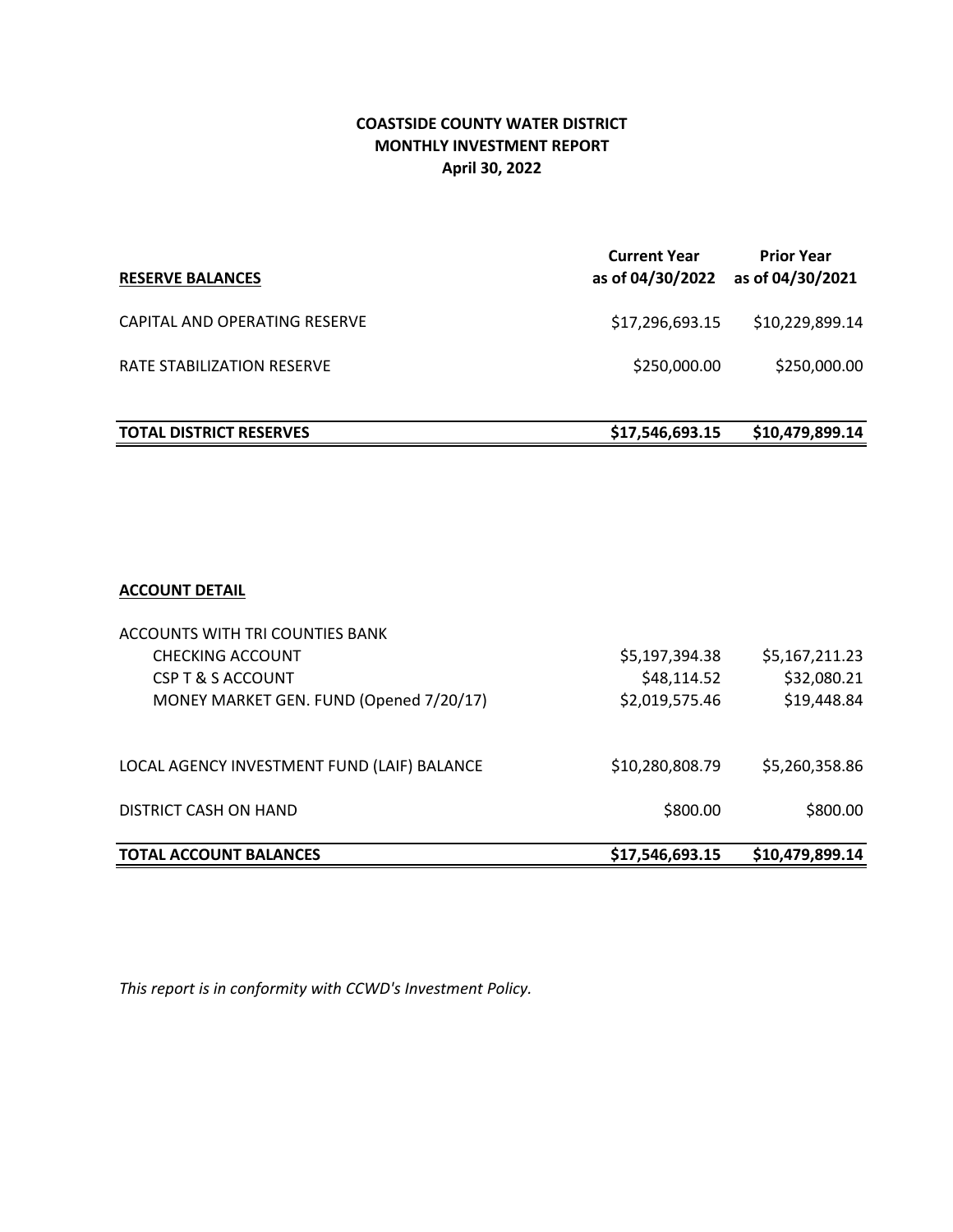# **COASTSIDE COUNTY WATER DISTRICT CAPITAL IMPROVEMENT PROJECTS - STATUS REPORT**

| <b>FISCAL YEAR 2021/2022</b>        |                                                 | <b>Status</b>      | Approved*<br><b>CIP Budget</b> | Actual<br>To Date |      | Projected<br>Year-End |            | Variance   | %<br>Completed | <b>Project Status/</b><br><b>Comments</b>                                                             |
|-------------------------------------|-------------------------------------------------|--------------------|--------------------------------|-------------------|------|-----------------------|------------|------------|----------------|-------------------------------------------------------------------------------------------------------|
| * Approved June 2020                |                                                 |                    | FY21/22                        | FY21/22           |      | FY21/22               |            | vs. Budget |                |                                                                                                       |
|                                     | <b>Equipment Purchases &amp; Replacement</b>    |                    |                                |                   |      |                       |            |            |                |                                                                                                       |
| 06-03                               | SCADA/Telemetry/Electrical Controls Replacement | ongoing            | \$<br>$50,000$ \$              | $39,412$ \$       |      | $50,000$ \$           |            |            | 79%            | Solar upgrades in process (partially covered by grant)                                                |
| <b>Facilities &amp; Maintenance</b> |                                                 |                    |                                |                   |      |                       |            |            |                |                                                                                                       |
| 09-09                               | Fire Hydrant Replacement                        | ongoing            | 140,000                        | $29,358$ \$       |      | 40,000                | $\sqrt{3}$ | 100,000    | 73%            |                                                                                                       |
| 99-01                               | Meter Change Program                            | ongoing            | 20,000                         |                   | l \$ | $20,000$ \$           |            |            | 0%             |                                                                                                       |
| <b>Pipeline Projects</b>            |                                                 |                    |                                |                   |      |                       |            |            |                |                                                                                                       |
| 14-27/20-08                         | Grandview Pipeline Replacement Project          | <b>Bid opening</b> | $$1,650,000$ \\$               | $40,230$ \ \$     |      | 75,000                | l \$       | 1,575,000  | $0\%$          | Bid opening in April 2022; Will award in June 2022 with<br>Summer 2022 Construction (ap. Cost \$1.7M) |
|                                     |                                                 |                    |                                |                   |      |                       | l \$       |            |                |                                                                                                       |
| Pump Stations / Tanks / Wells       |                                                 |                    |                                |                   |      |                       |            |            |                |                                                                                                       |
| 08-14                               | Alves Tank Rehabilitation/Replacement Design    | <b>TBD</b>         | \$<br>300,000                  |                   |      |                       | l \$       | 300,000    | n/a            | Delayed to future years                                                                               |
| 08-16                               | <b>Cahill Tank Rehabilitation</b>               | <b>TBD</b>         | \$<br>125,000                  |                   |      |                       | <b>S</b>   | 125,000    | n/a            | Delayed to future years                                                                               |
| 20-16                               | Denniston Tank Rehabilitation                   | TBD                | \$<br>125,000                  |                   |      |                       | -\$        | 125,000    | n/a            | Delayed to future years                                                                               |
| 19-05                               | Tanks - THM Control                             | Ongoing            | $50,000$ \\$                   | $6,298$ \ \ \$    |      | $50,000$ \$           |            |            | 0%             |                                                                                                       |

4/30/2022

#### **Water Supply Development**

| $14-25$ | cente Wate<br>ı Der<br>Supply Development<br>ron/San<br>vicence | <b>Ondoln</b> | ,,,, | $\overline{a}$<br>т. | 200.000 | 100.000 | n/a |  |
|---------|-----------------------------------------------------------------|---------------|------|----------------------|---------|---------|-----|--|
|         |                                                                 |               |      |                      |         |         |     |  |

#### **Water Treatment Plants**

| $20 - 14$ | Nunes Water Treatment Plant Improvement Project |  | Construction   \$ 2,900,000   \$ |  | $4,018,414$ \ \$ 4,500,000 \ \$ | (1.600.000) | 22% | Construction started August 2021: To be completed in<br>/ 2023/2024 |
|-----------|-------------------------------------------------|--|----------------------------------|--|---------------------------------|-------------|-----|---------------------------------------------------------------------|
|-----------|-------------------------------------------------|--|----------------------------------|--|---------------------------------|-------------|-----|---------------------------------------------------------------------|

#### **UNSCHEDULED/NEW CIP ITEMS FOR CURRENT FISCAL YEAR 2021/2022**

| <b>NN-00</b> | Unscheduled CIP                              |              | 100.000 |         |                        | 100.000   | 0%   |                                              |
|--------------|----------------------------------------------|--------------|---------|---------|------------------------|-----------|------|----------------------------------------------|
| 22-01        | Miramontes Point Road Water Main Replacement | ın desıan    |         | 87.520  | 150.000 L              | (150,000) |      |                                              |
| 66-3001      | <b>Green Slope Climber</b>                   | Completed    |         | 105.216 | $105.216$   $\text{S}$ | (105.216) | 100% |                                              |
| $14 - 29$    | Purisima Way Water Main Replacement          | construction |         | 69.134  | $125,000$ \$           | (125,000) | 60%  | <b>Optimizally planned for in future CIP</b> |
| $21 - 12$    | Nunes Fuel Tank Replacement                  | in process   |         | 23,855  | $185,000$ >            | (185,000) | 90%  | covered by Cal OES grant                     |

**NEW FY2020/2021 CIP TOTAL \$ 5,760,000 \$ 4,566,390 \$ 5,500,216 \$ 259,784** 

#### **FY2019/2020 CIP Carryover Projects**

| 20-07   | District Office Improvements                          | in process | $120.000$ $\mid$ \$ | $163.432$   \$         | $163.432$   \$ | (43.432) | 60%  |                                                           |
|---------|-------------------------------------------------------|------------|---------------------|------------------------|----------------|----------|------|-----------------------------------------------------------|
| 14-01   | Highway 92 - Replacement of Welded Steel Line-Phase 1 | oper       | 700.000             | 1.527                  | 1,527          | 688.473  | 0%   | Delayed to 2022/23                                        |
| 66-3001 | Valve truck                                           |            | 75.361              | $75.361$ $\frac{1}{3}$ | 75,361         |          | 100% | Valve truck - Delivered in July 2021 - \$225K total price |
| 22-05   | <b>Planning Software</b>                              | open       | 60.000              | $7,208$ $\mid$ 3       | $60,000$   \$  |          | 0%   | Approved at August 2021 BOD meeting                       |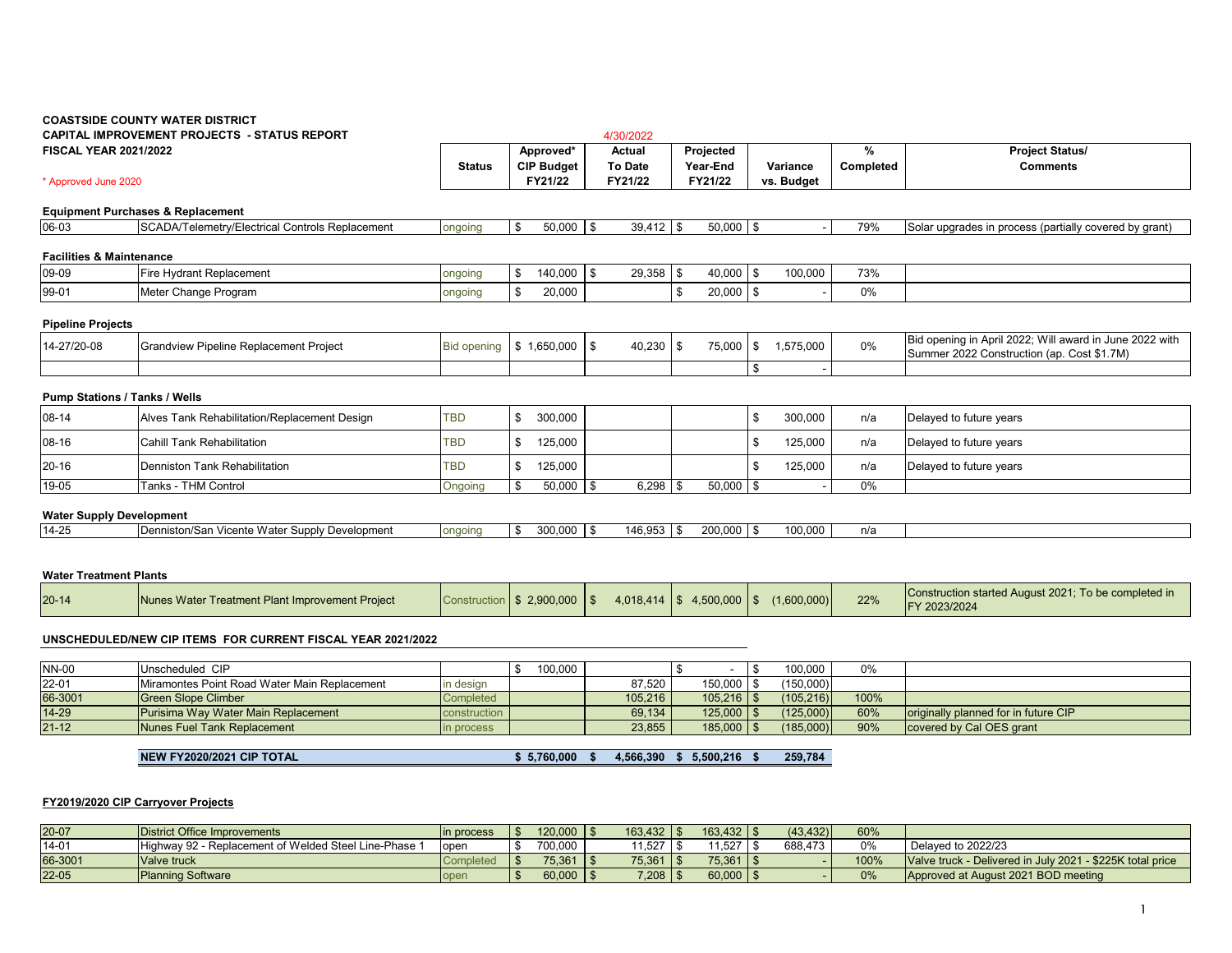# **COASTSIDE COUNTY WATER DISTRICTCAPITAL IMPROVEMENT PROJECTS - STATUS REPORT**

|                              | <b>CAPITAL IMPROVEMENT PROJECTS - STATUS REPORT</b>                 |               |                   | 4/30/2022       |                         |     |            |           |                                                                              |
|------------------------------|---------------------------------------------------------------------|---------------|-------------------|-----------------|-------------------------|-----|------------|-----------|------------------------------------------------------------------------------|
| <b>FISCAL YEAR 2021/2022</b> |                                                                     |               | Approved*         | Actual          | Projected               |     |            | %         | <b>Project Status/</b>                                                       |
|                              |                                                                     | <b>Status</b> | <b>CIP Budget</b> | <b>To Date</b>  | Year-End                |     | Variance   | Completed | <b>Comments</b>                                                              |
| * Approved June 2020         |                                                                     |               | FY21/22           | FY21/22         | FY21/22                 |     | vs. Budget |           |                                                                              |
| 13-02                        | Pipeline Replacement Under Creek at Pilarcitos Ave<br>(Strawflower) | in process    | 700.000 \$        | $77,388$ \ \ \$ | $350.000$ \ \$          |     | 350,000    | D-100%    | Contract awarded at April 2022 Board meeting;<br>construction in summer 2022 |
| $14 - 01$                    | Highway 92 - Replacement of Welded Steel Line-Design                | in design     | 100,000           | $18,140$ \ \$   | 18,140                  | -\$ | 81,860     | 100%      |                                                                              |
| 21-07                        | <b>Carter Hill Tank Improvement Project</b>                         | In design     | $580,000$ \$      | $246,909$ \$    | $400,000$ \ \$          |     | 180,000    | n/a       | Design in process                                                            |
| 21-08                        | <b>ESRI-Cityworks Implementation</b>                                | Completed     |                   | $25,000$ \ \$   | $25,000$ \ \$           |     | (25,000)   | 100%      |                                                                              |
| 68-3001                      | <b>General Equipment Office</b>                                     |               |                   | $24,363$ \$     |                         |     | (24, 363)  | 100%      |                                                                              |
| 22-02                        | Denniston WTP Drainage & Paving                                     |               |                   | $29,591$ \\$    | $29,591$ \\$            |     | (29, 591)  | 100%      |                                                                              |
| 22-03                        | Denniston Road Improvement (2022)                                   | in process    |                   |                 | $85,000$ \ \$           |     | (85,000)   | 0%        |                                                                              |
| 22-06                        | CSP Pump #2 Replacement (2022)                                      | in process    |                   | $81,793$ \$     | $250,000$   \$          |     | (250,000)  | 30%       |                                                                              |
|                              |                                                                     |               |                   |                 |                         |     |            |           |                                                                              |
|                              | <b>FY2020/2021 CARRYOVER PROJECTS</b>                               |               | $$2,335,361$ \$   |                 | 763,388 \$ 1,492,414 \$ |     | 842,947    |           |                                                                              |
|                              |                                                                     |               |                   |                 |                         |     |            |           |                                                                              |

Green = approved by the Board/in process

**TOTAL - FY 2021/2022 CIP + PRIOR YEAR CARRYOVER 8,095,361 \$ 5,329,778 \$ 6,992,630 \$ 1,102,731 \$**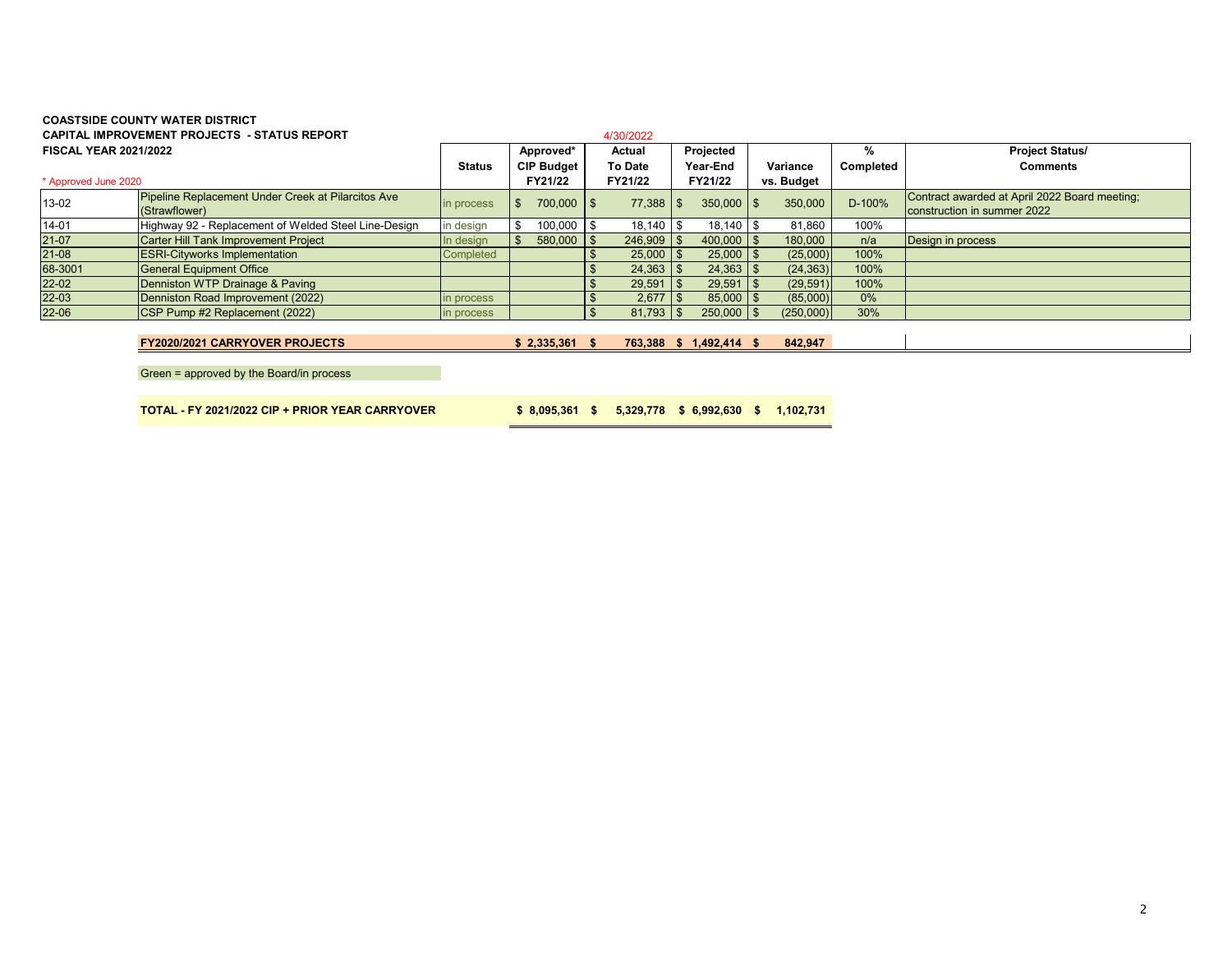# *Legal Cost Tracking Report 12 Months At-A-Glance*

# *Patrick Miyaki - HansonBridgett, LLP* **Legal** *Acct. No.5681*

| <b>Month</b>  | <b>Admin</b><br>(General<br>Legal<br>Fees) | <b>Water</b><br><b>Supply</b><br><b>Develpmnt</b> | <b>Recycled</b><br><b>Water</b> | <b>Transfer</b><br><b>Program</b> | CIP   | <b>LABOR &amp;</b><br><b>EMPLOYMENT</b> | <b>Election</b><br>(CVRA) | <b>Litigation</b> | Infrastructure<br><b>Project</b><br><b>Review</b><br>(Reimbursable) | <b>TOTAL</b> |
|---------------|--------------------------------------------|---------------------------------------------------|---------------------------------|-----------------------------------|-------|-----------------------------------------|---------------------------|-------------------|---------------------------------------------------------------------|--------------|
| Apr-21        | 11,122                                     |                                                   |                                 | 1,609                             | 1,319 |                                         |                           |                   |                                                                     | 14,050       |
| <b>May-21</b> | 10,870                                     |                                                   |                                 | 709                               |       | 407                                     |                           |                   |                                                                     | 11,986       |
| <b>Jun-21</b> | 7,659                                      |                                                   |                                 | 752                               | 588   |                                         |                           |                   |                                                                     | 8,999        |
| <b>Jul-21</b> | 3,323                                      |                                                   |                                 |                                   |       |                                         |                           |                   |                                                                     | 3,323        |
| Aug-21        | 4,701                                      |                                                   |                                 | 442                               |       | 2,901                                   |                           |                   |                                                                     | 8,043        |
| <b>Sep-21</b> | 10,969                                     |                                                   |                                 |                                   | 814   |                                         |                           |                   |                                                                     | 11,783       |
| <b>Oct-21</b> | 18,804                                     |                                                   |                                 |                                   |       |                                         |                           |                   |                                                                     | 18,804       |
| <b>Nov-21</b> | 9,818                                      |                                                   |                                 | 943                               | 1,739 |                                         |                           |                   |                                                                     | 12,500       |
| <b>Dec-22</b> | 5,582                                      |                                                   |                                 | 755                               |       |                                         |                           |                   |                                                                     | 6,337        |
| <b>Jan-22</b> | 13,699                                     |                                                   |                                 |                                   |       | 1,375                                   |                           |                   | 751                                                                 | 15,825       |
| Feb-22        | 15,073                                     |                                                   |                                 |                                   | 4,810 |                                         | 237                       |                   |                                                                     | 20,120       |
| <b>Mar-22</b> | 9,260                                      |                                                   |                                 |                                   | 1,545 |                                         |                           |                   |                                                                     | 10,804       |

| <b>TOTAL</b> | 120,879 |  | 5,208 | 10,814 | 4,683<br>. . | $\sim$<br>∠J | フト<br>. | <u>ет.</u><br>142<br>- ∪<br>- 70 |
|--------------|---------|--|-------|--------|--------------|--------------|---------|----------------------------------|
|              |         |  |       |        |              |              |         |                                  |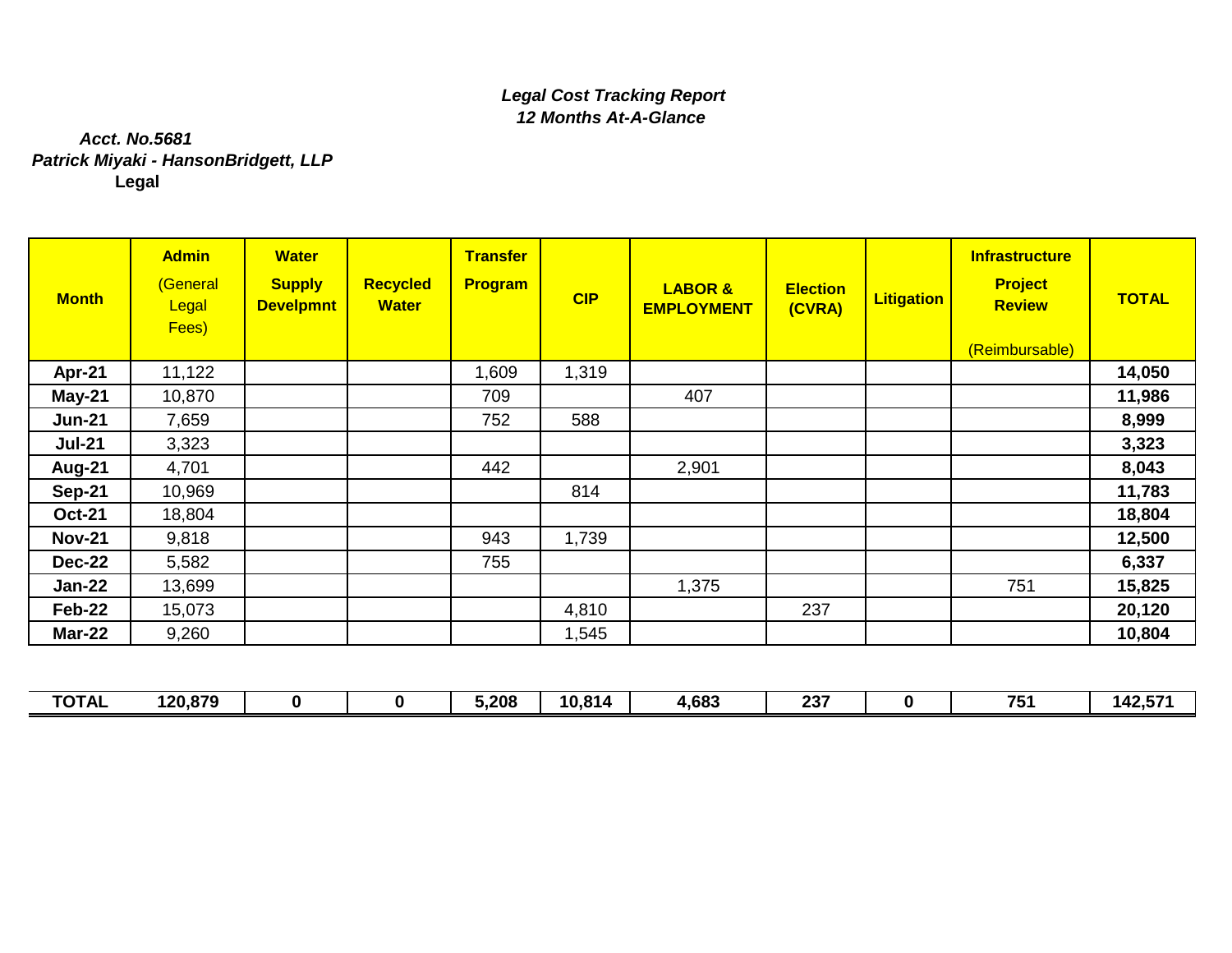# *Engineer Cost Tracking Report 12 Months At-A-Glance*

# **Engineer** *Acct. No. 5682* **JAMES TETER**

|               | <b>Admin &amp;</b> |     |                          | <b>TOTAL</b> | <b>Reimburseable</b> |
|---------------|--------------------|-----|--------------------------|--------------|----------------------|
| <b>Month</b>  | <b>Retainer</b>    | CIP | <b>Studies and Non -</b> |              | from                 |
|               |                    |     | <b>CIP Project</b>       |              | <b>Projects</b>      |
| $May-21$      | 480                |     | 169                      | 649          | 169                  |
| <b>Jun-21</b> | 480                |     | 1,352                    | 1,832        | 1,352                |
| <b>Jul-21</b> | 480                | 896 | 3,042                    | 4,418        | 3,042                |
| <b>Aug-21</b> | 480                |     |                          | 480          | 3,042                |
| <b>Sep-21</b> | 480                |     |                          | 480          |                      |
| <b>Oct-21</b> | 480                |     |                          | 480          |                      |
| <b>Nov-21</b> | 987                |     |                          | 987          |                      |
| <b>Dec-21</b> | 480                |     | 3,211                    | 3,691        | 3,211                |
| <b>Jan-22</b> | 480                | 507 | 507                      | 1,494        | 507                  |
| <b>Feb-22</b> | 480                | 456 |                          | 936          |                      |
| <b>Mar-22</b> | 480                |     | 1,014                    | 1,494        | 1,014                |
| Apr-22        | 480                |     | 1,859                    | 2,339        | 1,859                |

| <b>TOTAL</b> | 6,267 | ,859 | .154<br>л л | 19,280 | 14,196 |
|--------------|-------|------|-------------|--------|--------|
|              |       |      |             |        |        |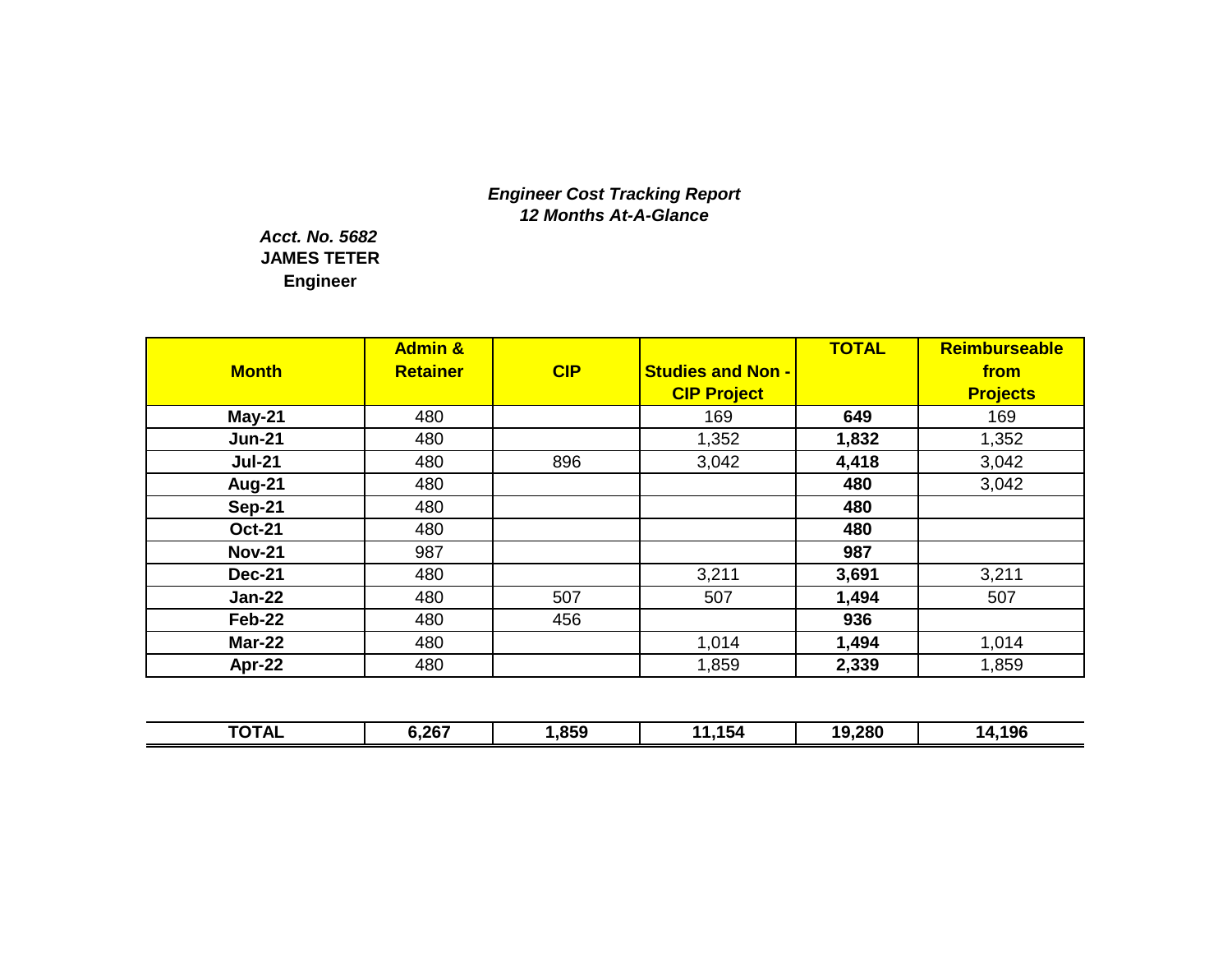### **Calcon T&M Projects Tracking 4/30/2022**

| Project No.                 | Name                                                            | Proposal<br>Approved<br>Date<br><b>Status</b><br>Date |                                              |                   | Project<br><b>Budget</b>         | Project<br>Actual<br>thru 6/30/21 | Project<br><b>Billings</b><br>FY2021-2022 |
|-----------------------------|-----------------------------------------------------------------|-------------------------------------------------------|----------------------------------------------|-------------------|----------------------------------|-----------------------------------|-------------------------------------------|
| <b>Closed Projects:</b>     |                                                                 |                                                       |                                              |                   |                                  |                                   |                                           |
| CAL-13-01                   | <b>EG Tank 2 Recoating Project</b>                              | Closed                                                | 9/30/13                                      | 10/8/13           | $$8,220.00$ \$                   | 8,837.50                          |                                           |
| CAL-13-02                   | <b>Nunes Control System Upgrades</b>                            | Closed                                                | 9/30/13                                      | 10/8/13           | $$46,141.00$ \$                  | 55,363.60                         |                                           |
| CAL-13-03                   | Win 911 and PLC Software                                        | Closed                                                | 9/30/13                                      | 10/8/13           | $$9,717.00$ \$                   | 12,231.74                         |                                           |
| CAL-13-04                   | Crystal Springs Surge Tank Retrofit                             | Closed                                                | 11/26/13                                     | 11/27/13          | $$31,912.21$ \$                  | 66,572.54                         |                                           |
| CAL-13-06                   | Nunes Legacy Backwash System Removal                            | Closed                                                | 11/25/13                                     | 11/26/13          | $$6,516.75$ \$                   | 6,455.00                          |                                           |
| CAL-13-07                   | Denniston Backwash FTW Valves                                   | Closed                                                | 11/26/13                                     | 11/27/13          | $$6,914.21$ \$                   | 9,518.28                          |                                           |
| CAL-14-01                   | Denniston Wash Water Return Retrofit                            | Closed                                                | 1/28/14                                      | 2/14/14           | $$13,607.00$ \$                  | 13,591.60                         |                                           |
| CAL-14-02                   | Denniston Calrifier SCADA Data                                  | Closed                                                | 4/2/14                                       | 4/7/14            | $$4,125.00$ \$                   | 4,077.50                          |                                           |
| CAL-14-03<br>CAL-14-04      | Nunes Surface Scatter Turbidimeter                              | Closed                                                | 4/2/14                                       | 4/7/14            | $$2,009.50$ \$                   |                                   |                                           |
| CAL-14-06                   | Phase I Control System Upgrade                                  | Closed<br>Closed                                      | 4/2/14<br>8/28/14                            | 4/7/14<br>8/28/14 | $$75,905.56$ \$                  | 44,459.14                         |                                           |
| CAL-14-08                   | Miramar Control Panel                                           | Closed                                                | 8/20/2014                                    | 8/20/2014         | \$37,953.00 \$<br>$$1,370.00$ \$ | 27,980.71                         |                                           |
| CAL-15-01                   | SFWater Flow & Data Logger/Cahill Tank                          | Closed                                                |                                              |                   | \$                               | 1,372.00                          |                                           |
| CAL-15-02                   | <b>Main Street Monitors</b><br>Dennistion To Do List            | Closed                                                |                                              |                   | \$                               | 6,779.42<br>2,930.00              |                                           |
| CAL-15-03                   | Nunes & Denniston Turbidity Meters                              | Closed                                                |                                              |                   | \$6,612.50 \$                    | 12,536.12                         |                                           |
| CAL-15-04                   | Phase II Control System Upgrade                                 | Closed                                                | 6/23/2015                                    | 8/11/2015         | $$195,000.00$ \$                 | 202,227.50                        |                                           |
| CAL-15-05                   | Permanganate Water Flow                                         | Closed                                                |                                              |                   | \$                               | 1,567.15                          |                                           |
| CAL-16-04                   | <b>Radio Network</b>                                            | Closed                                                | 12/9/2016                                    | 1/10/2017         | $$126,246.11$ \$                 | 139,200.68                        |                                           |
| CAL-16-05                   | El Granada Tank No. 3 Recoating                                 | Closed                                                | 12/16/2016                                   |                   | $$6,904.50$ \$                   | 6,845.00                          |                                           |
| CAL-17-03                   | <b>Nunes Valve Control</b>                                      | Closed                                                | 6/29/2017                                    | 7/11/2017         | $$73,281.80$ \$                  | 79,034.35                         |                                           |
| CAL-17-04                   | Denniston Booster Pump Station                                  | Closed                                                | 7/27/2017                                    | 8/8/2017          | $$21,643.75$ \$                  | 29,760.00                         |                                           |
| CAL-17-05                   | Crystal Springs Pump Station #3 Soft Start                      | Closed                                                | 7/27/2017                                    | 8/8/2017          | $$12,213.53$ \$                  | 12,178.13                         |                                           |
| CAL-18-04                   | <b>Tank Levels Calibration Special</b>                          | Closed                                                | 3/5/2018                                     | 3/5/2018          | $$8,388.75$ \$                   | 10,700.00                         |                                           |
| CAL-18-05                   | Pilarcitos Stream Flow Gauge - Well 1 120 Service Power         | Closed                                                | 3/22/2018                                    | 3/22/2018         | $$3,558.13$ \$                   | 3,997.40                          |                                           |
| CAL-17-06                   | Nunes Flocculartor & Rapid Mix VFD Panels                       | Closed                                                | 12/6/2017                                    | 12/12/2017        | $$29,250.75$ \$                  | 30,695.66                         |                                           |
| CAL-17-01                   | Crystal Springs Leak Valve Control                              | Closed                                                | 2/8/2017                                     | 2/14/2017         | \$8,701.29 \$                    | 18,055.88                         |                                           |
| CAL-17-02                   | Crystal Springs Requirements & Addtl Controls                   | Closed                                                | 2/8/2017                                     | 2/14/2017         | \$38,839.50 \$                   | 41,172.06                         |                                           |
| CAL-18-02                   | Nunes Plant HMI V2                                              | Closed                                                | 11/12/2018                                   |                   | $$10,913.14$ \$                  | 9,434.90                          |                                           |
| CAL-18-03                   | <b>CSP Breakers &amp; Handles</b>                               |                                                       | 3/7/2018                                     | 3/7/2018          | $$25,471.47$ \$                  | 49,837.52                         |                                           |
| CAL-18-06                   | Nunes VFD Project                                               |                                                       | 9/6/2018                                     | 9/6/2018          | $$2,381.51$ \$                   | 895.50                            |                                           |
| CAL-19-01                   | CSP Cla-Val Power Checks                                        |                                                       | 2/4/2019                                     | 2/4/2019          | $$15,067.91$ \$                  | 40,475.94                         |                                           |
| CAL-19-02                   | <b>CSP Wet Well</b>                                             |                                                       | 4/1/2019                                     | 4/1/2019          | \$12,960.24\$                    | 12,853.20                         |                                           |
| CAL-19-03                   | <b>Pilarcitos Flow Meter Project</b><br><b>CSP Main Breaker</b> |                                                       | 4/1/2019                                     | 4/1/2019          | $$14,493.75$ \$                  | 17,616.84                         |                                           |
| CAL-19-04                   | <b>SCADA Systems</b><br>Spare 350/500 Pumps                     |                                                       | 10/15/2019                                   | 10/15/2019        | $$104,000.00$ \$<br>\$           | 114,250.00<br>3,327.09            |                                           |
|                             | <b>CSP Main Breaker</b>                                         |                                                       |                                              |                   | \$                               | 5,220.00                          |                                           |
|                             |                                                                 |                                                       | Closed Projects - Subtotal (pre FY2019-2021) |                   | \$960,319.86                     | \$1,102,049.95                    |                                           |
| FY 2021-2022 Open Projects: |                                                                 |                                                       |                                              |                   |                                  |                                   |                                           |
|                             | Crystal Springs Solar System Backup                             |                                                       |                                              | 12/20/2021        | \$18,739.00                      |                                   | \$<br>18,739.00                           |
|                             | Nunes Tank Radio Solar Backup                                   |                                                       |                                              | 12/20/2021        | \$19,927.00                      |                                   | \$<br>19,927.00                           |
|                             |                                                                 |                                                       | Open Projects - Subtotal                     |                   | \$38,666.00                      | \$0.00                            | \$38,666.00                               |
| <b>Other: Maintenance</b>   |                                                                 |                                                       |                                              |                   |                                  |                                   |                                           |
|                             | <b>lanks</b>                                                    |                                                       |                                              |                   |                                  |                                   | 24,807.00                                 |
|                             | <b>Crystal Springs Maintenance</b>                              |                                                       |                                              |                   |                                  |                                   | \$<br>3,529.94                            |
|                             | <b>Nunes Maintenance</b>                                        |                                                       |                                              |                   |                                  |                                   | \$<br>50,486.46                           |
|                             | <b>Denniston Maintenance</b>                                    |                                                       |                                              |                   |                                  |                                   | 46,864.33<br>\$                           |
|                             | <b>Distribution System</b>                                      |                                                       |                                              |                   |                                  |                                   | \$<br>69,280.31                           |
|                             | Wells                                                           |                                                       |                                              |                   |                                  |                                   |                                           |
|                             | <b>Cellular Telemetry</b>                                       |                                                       |                                              |                   |                                  |                                   | \$<br>4,536.04                            |
|                             |                                                                 | Subtotal Maintenance                                  |                                              |                   |                                  |                                   | \$<br>199,504.08                          |
|                             |                                                                 |                                                       | <b>FINAL TOTAL FY 2021/2022</b>              |                   |                                  |                                   | \$238,170.08                              |